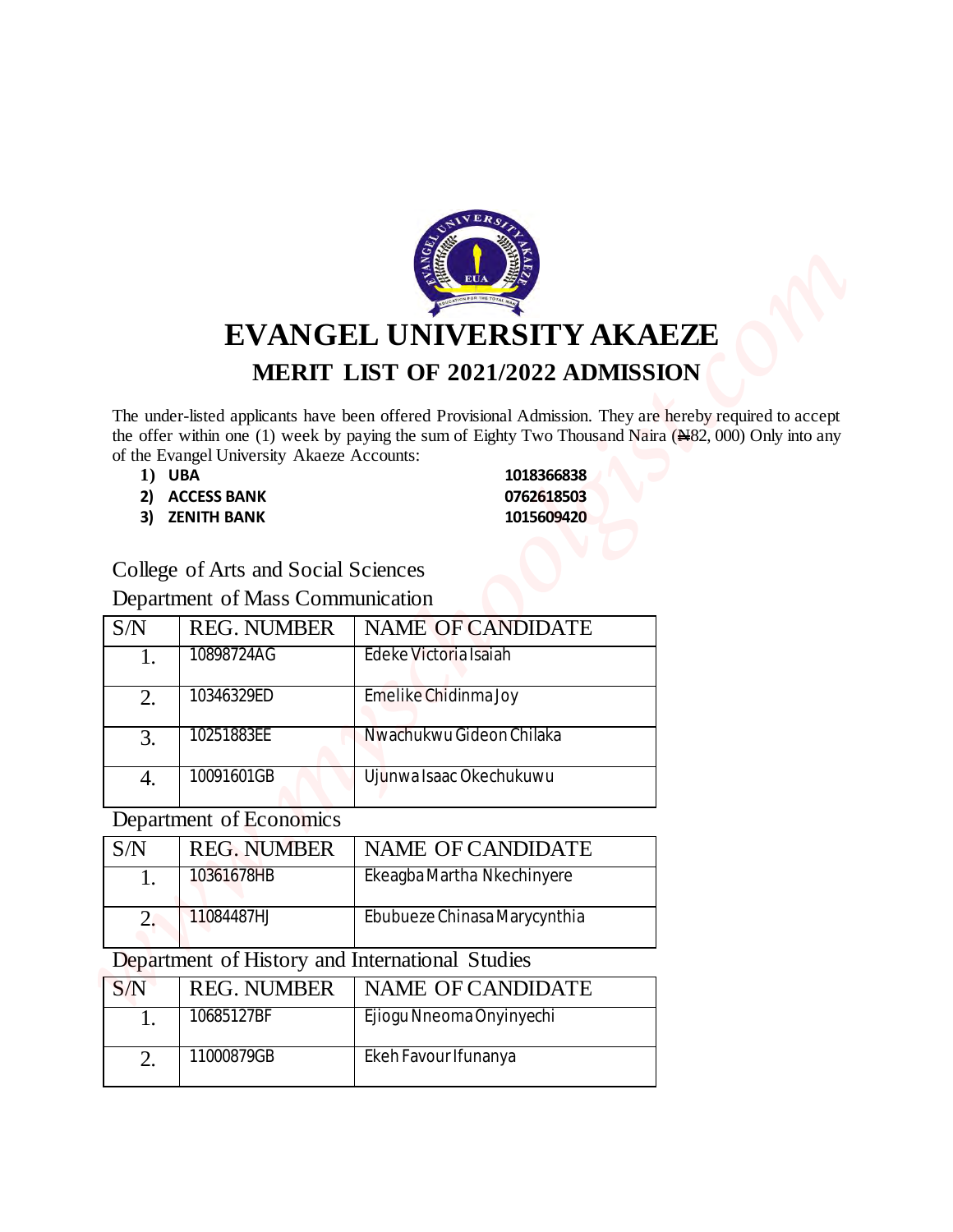### College of Management Sciences

### Department of Accounting

| S/N | <b>REG. NUMBER</b> | <b>NAME OF CANDIDATE</b>    |
|-----|--------------------|-----------------------------|
|     | 11302026HI         | James Jonathan Onyedikachi  |
| 2.  | 10147695HE         | Onwuka Divine Ifeanyichukwu |
| 3.  | 10805039FC         | Ohabuiro Chidobe Benita     |
|     | 10743032CH         | Dike Ujunwa Maryann         |

### Department of Business Management

| S/N | <b>REG. NUMBER</b>                | NAME OF CANDIDATE         |  |
|-----|-----------------------------------|---------------------------|--|
|     | 10072496EJ                        | Adamu Philip Stephen      |  |
|     | Department of Banking and Finance |                           |  |
| S/N | <b>REG. NUMBER</b>                | <b>NAME OF CANDIDATE</b>  |  |
|     | 11039578HD                        | Ndubuisi Cathrine Ogbonne |  |

### College of Health Science

#### Department of Nursing

| <b>College of Management Sciences</b><br>Department of Accounting<br><b>REG. NUMBER</b><br>S/N<br>NAME OF CANDIDATE<br>11302026HI<br>James Jonathan Onyedikachi<br>1.<br>10147695HE<br>Onwuka Divine Ifeanyichukwu<br>2.<br>10805039FC<br>Ohabuiro Chidobe Benita<br>3.<br>10743032CH<br>Dike Ujunwa Maryann<br>$\overline{4}$ .<br>Department of Business Management<br><b>REG. NUMBER</b><br>S/N<br>NAME OF CANDIDATE<br>10072496EJ<br>Adamu Philip Stephen<br>1.<br>Department of Banking and Finance<br><b>REG. NUMBER</b><br>NAME OF CANDIDATE<br>S/N<br>Ndubuisi Cathrine Ogbonne<br>11039578HD<br>1.<br>College of Health Science<br>Department of Nursing<br>S/N<br><b>REG. NUMBER</b><br>NAME OF CANDIDATE<br>Sampson God'Sblessing Aniekan<br>10547627HB<br>1.<br>Mbila Louisa Ochu<br>10081688CB<br>2.<br>10454883BA<br>Ojo Vivian Oluwatosin<br>3.<br>10329728IF<br>Christian Goodness Chinenye<br>4.<br>Ottah Esther Eme<br>11305106FD<br>$\overline{5}$ .<br>11079614FB<br>Oha Akuoma Gift<br>6.<br>Orji Nneoma Philip<br>10157982FJ<br>7.<br>Okechukwu Pleasant Ukandu<br>10070531CH<br>8.<br>10269838BE<br>Ilenbodiaye Abigail<br>9.<br>10703301AH<br>Onyeka Chiemela Chizuruoke<br>10.<br>Akagu Praise Tochukwu<br>10810865DE<br>11. |  |  |  |
|-------------------------------------------------------------------------------------------------------------------------------------------------------------------------------------------------------------------------------------------------------------------------------------------------------------------------------------------------------------------------------------------------------------------------------------------------------------------------------------------------------------------------------------------------------------------------------------------------------------------------------------------------------------------------------------------------------------------------------------------------------------------------------------------------------------------------------------------------------------------------------------------------------------------------------------------------------------------------------------------------------------------------------------------------------------------------------------------------------------------------------------------------------------------------------------------------------------------------------------------------------|--|--|--|
|                                                                                                                                                                                                                                                                                                                                                                                                                                                                                                                                                                                                                                                                                                                                                                                                                                                                                                                                                                                                                                                                                                                                                                                                                                                       |  |  |  |
|                                                                                                                                                                                                                                                                                                                                                                                                                                                                                                                                                                                                                                                                                                                                                                                                                                                                                                                                                                                                                                                                                                                                                                                                                                                       |  |  |  |
|                                                                                                                                                                                                                                                                                                                                                                                                                                                                                                                                                                                                                                                                                                                                                                                                                                                                                                                                                                                                                                                                                                                                                                                                                                                       |  |  |  |
|                                                                                                                                                                                                                                                                                                                                                                                                                                                                                                                                                                                                                                                                                                                                                                                                                                                                                                                                                                                                                                                                                                                                                                                                                                                       |  |  |  |
|                                                                                                                                                                                                                                                                                                                                                                                                                                                                                                                                                                                                                                                                                                                                                                                                                                                                                                                                                                                                                                                                                                                                                                                                                                                       |  |  |  |
|                                                                                                                                                                                                                                                                                                                                                                                                                                                                                                                                                                                                                                                                                                                                                                                                                                                                                                                                                                                                                                                                                                                                                                                                                                                       |  |  |  |
|                                                                                                                                                                                                                                                                                                                                                                                                                                                                                                                                                                                                                                                                                                                                                                                                                                                                                                                                                                                                                                                                                                                                                                                                                                                       |  |  |  |
|                                                                                                                                                                                                                                                                                                                                                                                                                                                                                                                                                                                                                                                                                                                                                                                                                                                                                                                                                                                                                                                                                                                                                                                                                                                       |  |  |  |
|                                                                                                                                                                                                                                                                                                                                                                                                                                                                                                                                                                                                                                                                                                                                                                                                                                                                                                                                                                                                                                                                                                                                                                                                                                                       |  |  |  |
|                                                                                                                                                                                                                                                                                                                                                                                                                                                                                                                                                                                                                                                                                                                                                                                                                                                                                                                                                                                                                                                                                                                                                                                                                                                       |  |  |  |
|                                                                                                                                                                                                                                                                                                                                                                                                                                                                                                                                                                                                                                                                                                                                                                                                                                                                                                                                                                                                                                                                                                                                                                                                                                                       |  |  |  |
|                                                                                                                                                                                                                                                                                                                                                                                                                                                                                                                                                                                                                                                                                                                                                                                                                                                                                                                                                                                                                                                                                                                                                                                                                                                       |  |  |  |
|                                                                                                                                                                                                                                                                                                                                                                                                                                                                                                                                                                                                                                                                                                                                                                                                                                                                                                                                                                                                                                                                                                                                                                                                                                                       |  |  |  |
|                                                                                                                                                                                                                                                                                                                                                                                                                                                                                                                                                                                                                                                                                                                                                                                                                                                                                                                                                                                                                                                                                                                                                                                                                                                       |  |  |  |
|                                                                                                                                                                                                                                                                                                                                                                                                                                                                                                                                                                                                                                                                                                                                                                                                                                                                                                                                                                                                                                                                                                                                                                                                                                                       |  |  |  |
|                                                                                                                                                                                                                                                                                                                                                                                                                                                                                                                                                                                                                                                                                                                                                                                                                                                                                                                                                                                                                                                                                                                                                                                                                                                       |  |  |  |
|                                                                                                                                                                                                                                                                                                                                                                                                                                                                                                                                                                                                                                                                                                                                                                                                                                                                                                                                                                                                                                                                                                                                                                                                                                                       |  |  |  |
|                                                                                                                                                                                                                                                                                                                                                                                                                                                                                                                                                                                                                                                                                                                                                                                                                                                                                                                                                                                                                                                                                                                                                                                                                                                       |  |  |  |
|                                                                                                                                                                                                                                                                                                                                                                                                                                                                                                                                                                                                                                                                                                                                                                                                                                                                                                                                                                                                                                                                                                                                                                                                                                                       |  |  |  |
|                                                                                                                                                                                                                                                                                                                                                                                                                                                                                                                                                                                                                                                                                                                                                                                                                                                                                                                                                                                                                                                                                                                                                                                                                                                       |  |  |  |
|                                                                                                                                                                                                                                                                                                                                                                                                                                                                                                                                                                                                                                                                                                                                                                                                                                                                                                                                                                                                                                                                                                                                                                                                                                                       |  |  |  |
|                                                                                                                                                                                                                                                                                                                                                                                                                                                                                                                                                                                                                                                                                                                                                                                                                                                                                                                                                                                                                                                                                                                                                                                                                                                       |  |  |  |
|                                                                                                                                                                                                                                                                                                                                                                                                                                                                                                                                                                                                                                                                                                                                                                                                                                                                                                                                                                                                                                                                                                                                                                                                                                                       |  |  |  |
|                                                                                                                                                                                                                                                                                                                                                                                                                                                                                                                                                                                                                                                                                                                                                                                                                                                                                                                                                                                                                                                                                                                                                                                                                                                       |  |  |  |
|                                                                                                                                                                                                                                                                                                                                                                                                                                                                                                                                                                                                                                                                                                                                                                                                                                                                                                                                                                                                                                                                                                                                                                                                                                                       |  |  |  |
|                                                                                                                                                                                                                                                                                                                                                                                                                                                                                                                                                                                                                                                                                                                                                                                                                                                                                                                                                                                                                                                                                                                                                                                                                                                       |  |  |  |
|                                                                                                                                                                                                                                                                                                                                                                                                                                                                                                                                                                                                                                                                                                                                                                                                                                                                                                                                                                                                                                                                                                                                                                                                                                                       |  |  |  |
|                                                                                                                                                                                                                                                                                                                                                                                                                                                                                                                                                                                                                                                                                                                                                                                                                                                                                                                                                                                                                                                                                                                                                                                                                                                       |  |  |  |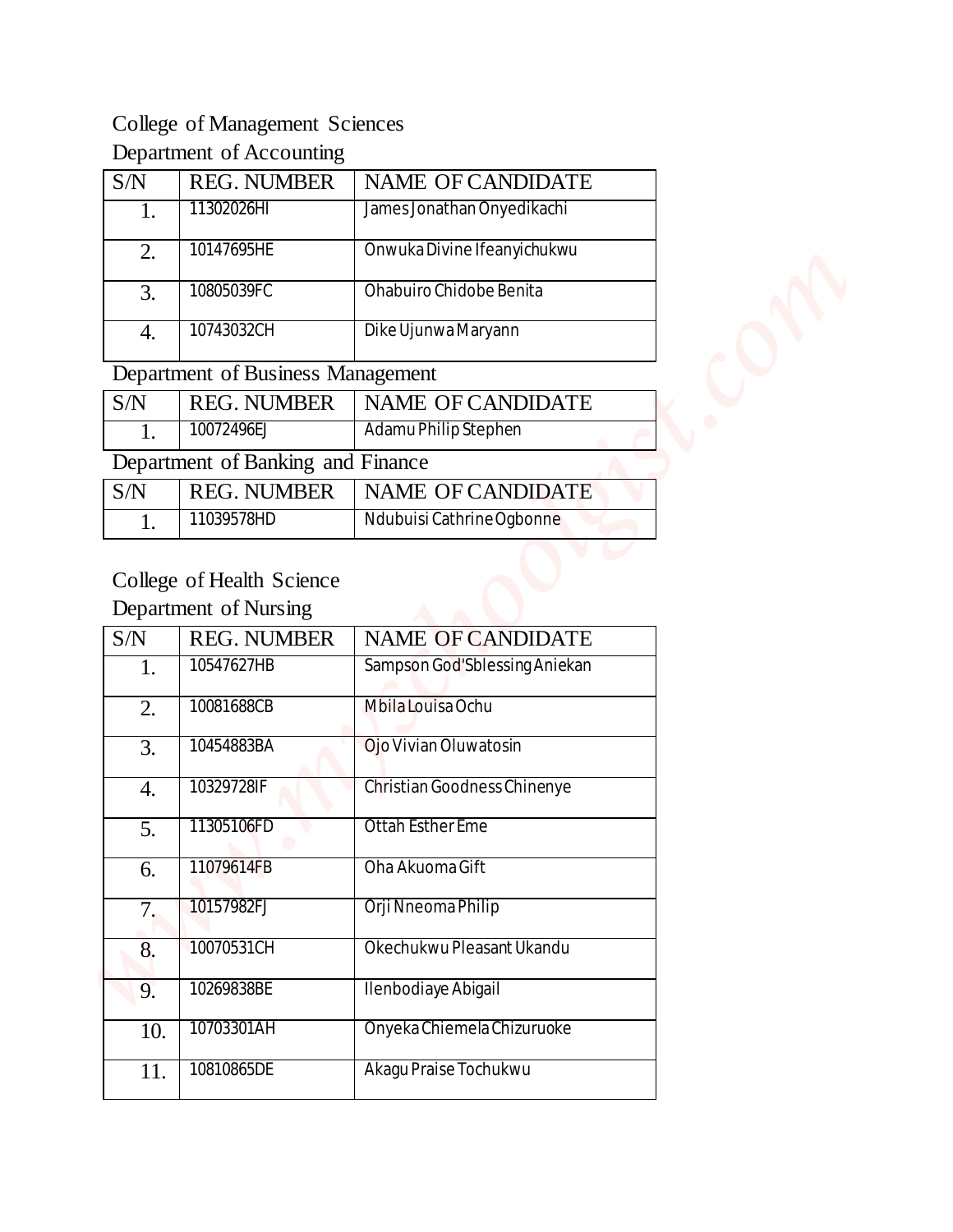| 12.               | 11324531HF | George Akwaima Udosen          |  |
|-------------------|------------|--------------------------------|--|
| 13.               | 10468027FH | Ubua Prudence Ofre             |  |
| 14.               | 10644487AG | Ebochue Diamond Ijeoma         |  |
| 15.               | 10309184CF | Tochukwu Precious Mesomaoyele  |  |
| 16.               | 11261873GD | Onu Somtoochukwu Chidimma      |  |
| 17.               | 10632899EE | Nwachukwu Excellent Adachukwu  |  |
| 18.               | 11007048IB | Okon Mfon-Obong Xavier         |  |
| 19.               | 11281090DA | Joseph Rejoice Chioma          |  |
| 20.               | 10260056GG | Harrison Glory Oyinmieperede   |  |
| 21.               | 10642921EI | Ndiwe Favour Chukwuemerie      |  |
| 22.               | 10382387CE | Bawa Tafisu                    |  |
| 23.               | 10707938GE | Ezeego Mishael Sopuruchi       |  |
| 24.               | 10056453GG | Njoku Chinwendu Grace          |  |
| 25.               | 10159734EB | Okoh Sharon                    |  |
| 26.               | 10425057FE | Uwasomba Favour Chidinma       |  |
| 27.               | 11118956HE | Ibeleme Eberechi Blessing      |  |
| 28.               | 10261993HF | Thaddeus Chiamaka Favour       |  |
| 29.               | 10828499JE | Ukoh Ruby Chinaza              |  |
| $\overline{30}$ . | 10025402AC | Nnamuka Ihuoma Blessing        |  |
| 31.               | 10476990DH | Nwankwo Victoria Princess      |  |
| 32.               | 10095275JH | Uche Amarachi Rokay            |  |
| 33.               | 10336268FJ | Chukwumaeze Jennifer Ugochi    |  |
| 34.               | 10671608CG | Etok Nsikak Nseabasi           |  |
| 35.               | 10813143IH | Ibeabuchi Chikamso Chinecherem |  |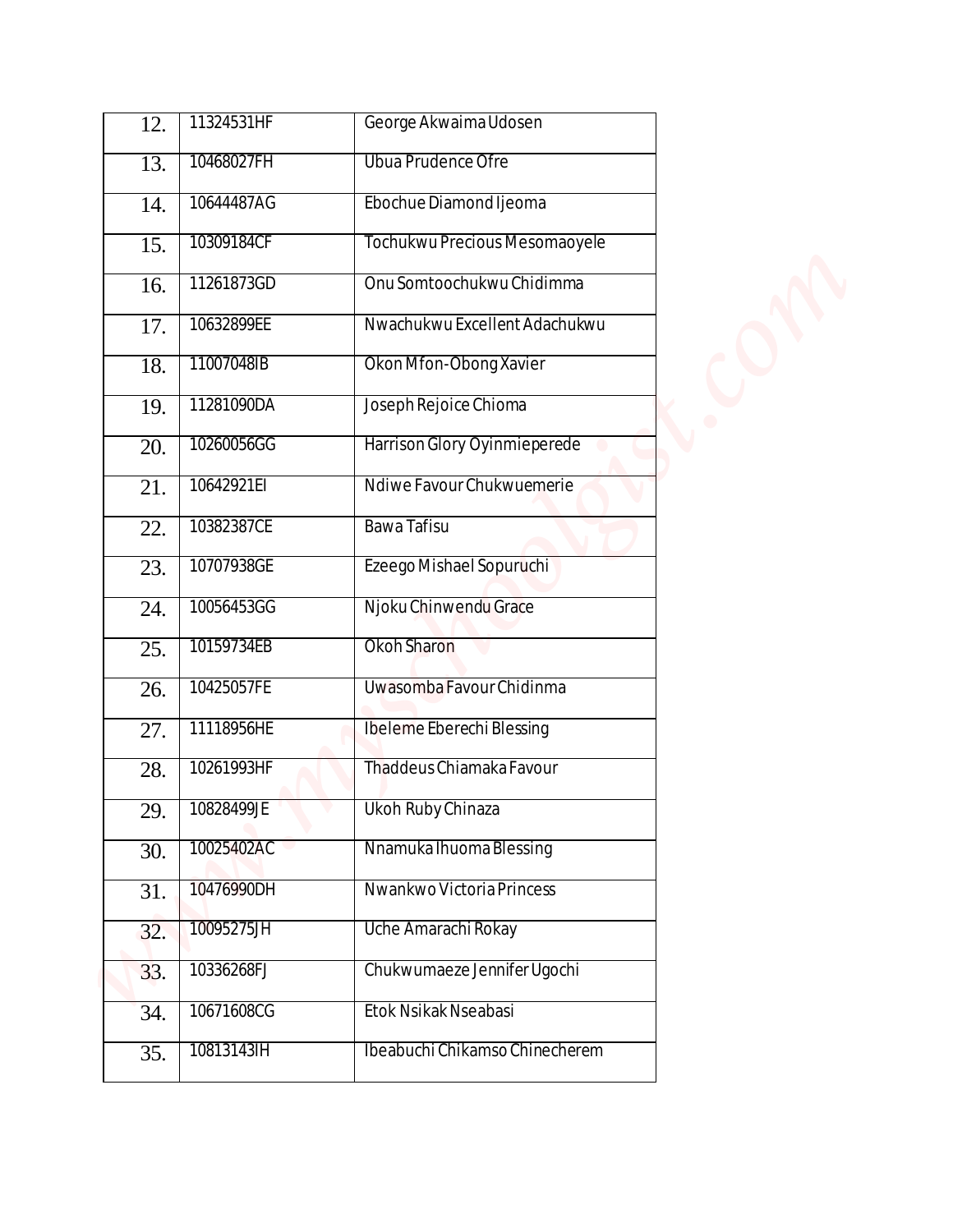| 36. | 11288282IF | Onyemaechi Princess Onyinyechukwu |  |
|-----|------------|-----------------------------------|--|
| 37. | 11206872GJ | Ugwu Osinachi Blossom             |  |
| 38. | 10465218EF | Afabe Faith Chinecherem           |  |
| 39. | 10001791CF | Uma Roseline Uduma                |  |
| 40. | 10005991DF | Chibuzor Gift Onyinyechi          |  |
| 41. | 10022901DG | Ndukwe Chiamaka                   |  |
| 42. | 10353243FJ | Anthony Humata Praise             |  |
| 43. | 10384262CF | Ubabuike Favour Isioma            |  |
| 44. | 10935283DG | Oyeleye Abiodun Christianah       |  |
| 45. | 10330420EG | Agbo-Alita Precious Uzoamaka      |  |
| 46. | 10125275BG | Ben Bridget Akpan                 |  |
| 47. | 10960018DG | Aguwamba Favour Adamma            |  |
| 48. | 11124292HB | Tyokyaa Hembafan Best             |  |
| 49. | 10178866GJ | <b>Bulama Ebidenere</b>           |  |
| 50. | 10209021AI | Nnadi Chiamaka Christiana         |  |
| 51. | 10529175EA | Ahamba Blessing Chidinma          |  |
| 52. | 10572722FI | Uzoma Amarachi Heritage           |  |
| 53. | 11014419IE | Akwue Hyacinth Chidiebere         |  |
| 54. | 10231277HD | Dike Jessica Chidera              |  |
| 55. | 10390959BD | Njoku Adaeze Tochi                |  |
| 56. | 11155507DB | Ugwu Favour Oluchi                |  |
| 57. | 11135282IB | Okparajiofor Chisom Uzoamaka      |  |
| 58. | 10008573EJ | Akomaye Christabel Awhobiwom      |  |
| 59. | 10032067IG | Megwatam Chidera Comfort          |  |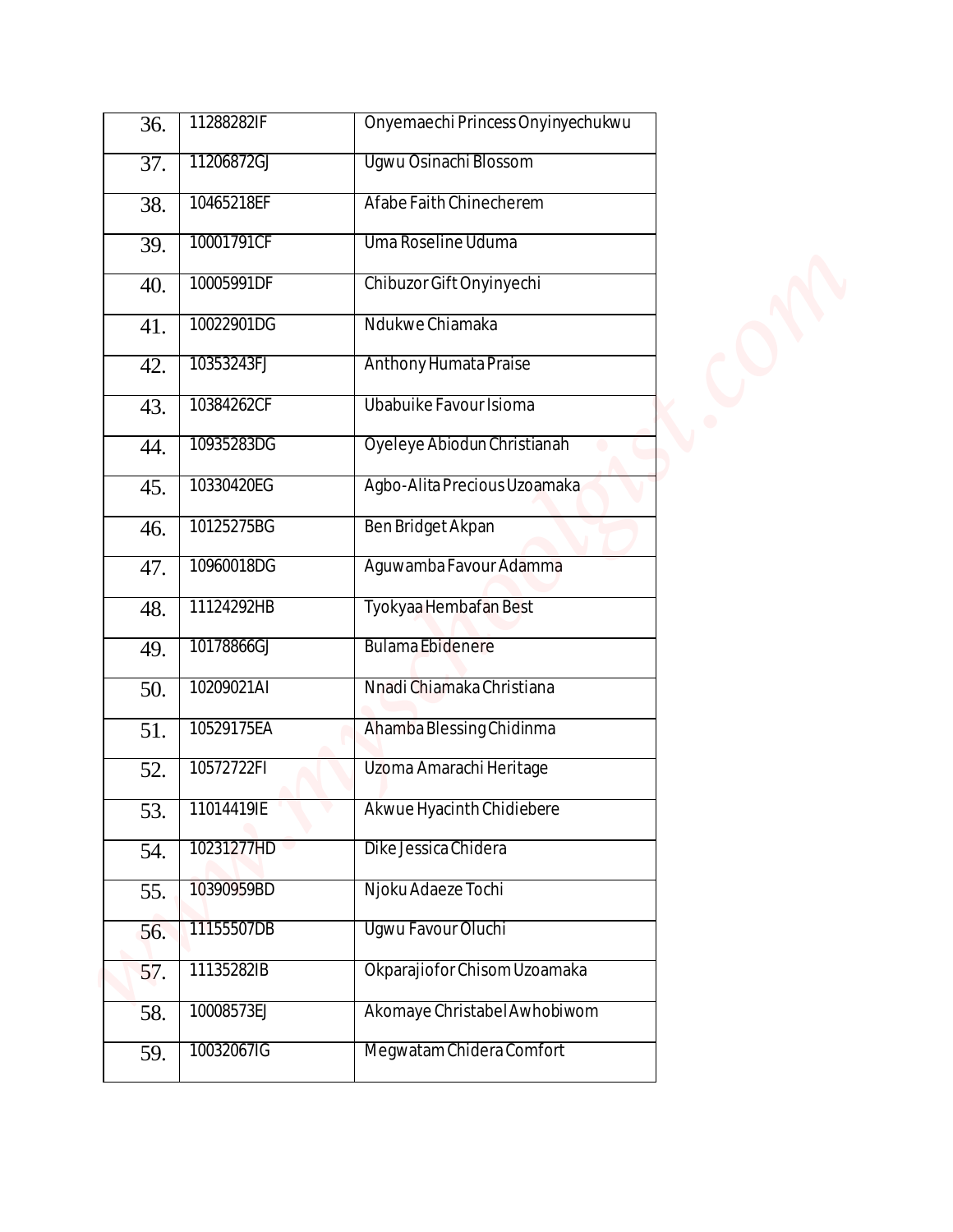| 60. | 11206353HE | Haqqai Mercy Tebrimam     |
|-----|------------|---------------------------|
| 61. | 11219289GG | Onyema Amarachi Grace     |
| 62. | 10014372BF | James Gideon Ojochenemi   |
| 63. | 10020959EC | Nwaduche Glory Mmesoma    |
| 64. | 10091965DG | Ifeajuna Kamsy Shekinah   |
| 65. | 10378677JG | Amajuoyi Destined Chimere |
| 66. | 10552351GB | Edwin Rachael Chioma      |
| 67. | 10461122BE | Tutu Joy Nchiye           |

# Department of Medical Laboratory Science

| 60.              | 11206353HE                                                     | Haggai Mercy Tebrimam           |  |
|------------------|----------------------------------------------------------------|---------------------------------|--|
| 61.              | 11219289GG                                                     | Onyema Amarachi Grace           |  |
| 62.              | 10014372BF                                                     | James Gideon Ojochenemi         |  |
| 63.              | 10020959EC                                                     | Nwaduche Glory Mmesoma          |  |
| 64.              | 10091965DG                                                     | Ifeajuna Kamsy Shekinah         |  |
| 65.              | 10378677JG                                                     | Amajuoyi Destined Chimere       |  |
| 66.              | 10552351GB                                                     | Edwin Rachael Chioma            |  |
| 67.              | 10461122BE                                                     | Tutu Joy Nchiye                 |  |
|                  |                                                                |                                 |  |
| S/N              | Department of Medical Laboratory Science<br><b>REG. NUMBER</b> | <b>NAME OF CANDIDATE</b>        |  |
| 1.               | 11128426IF                                                     | Aunmaka Michael Chimuanya       |  |
| $\overline{2}$ . | 10514427FC                                                     | Charles Victory Chiemeri        |  |
| 3.               | 10051849AH                                                     | Musa Marvellous Tiya            |  |
| $\overline{4}$ . | 10455364CC                                                     | Nwabueze Emmanuel Okoh          |  |
| 5.               | 10697821FE                                                     | Ekanem Ann Mkpanam              |  |
| 6.               | 10453989HD                                                     | Olumeni Prince Chimenem         |  |
| $\overline{7}$ . | 11034390CA                                                     | Awose Otonye Queeneth           |  |
| 8.               | 10451944JH                                                     | Odey Jodie Ulimasi              |  |
| 9.               | 10708369DC                                                     | Chimezie Chukwuebuka Marvellous |  |
| 10.              | 10243230AH                                                     | Megwatam Mmesoma Maureen        |  |
| 11.              | 11203182IB                                                     | Chijioke Favour Chinecherem     |  |
| 12.              | 10774862IC                                                     | Kalu Peace Chisom               |  |
|                  | Department of Physiotherapy                                    |                                 |  |
|                  | <b>REG. NUMBER</b>                                             | <b>NAME OF CANDIDATE</b>        |  |
| S/N              |                                                                |                                 |  |

# Department of Physiotherapy

| S/N |            | REG. NUMBER   NAME OF CANDIDATE |
|-----|------------|---------------------------------|
|     | 10643520JE | Ehirim Emmanuella Onyinyechi    |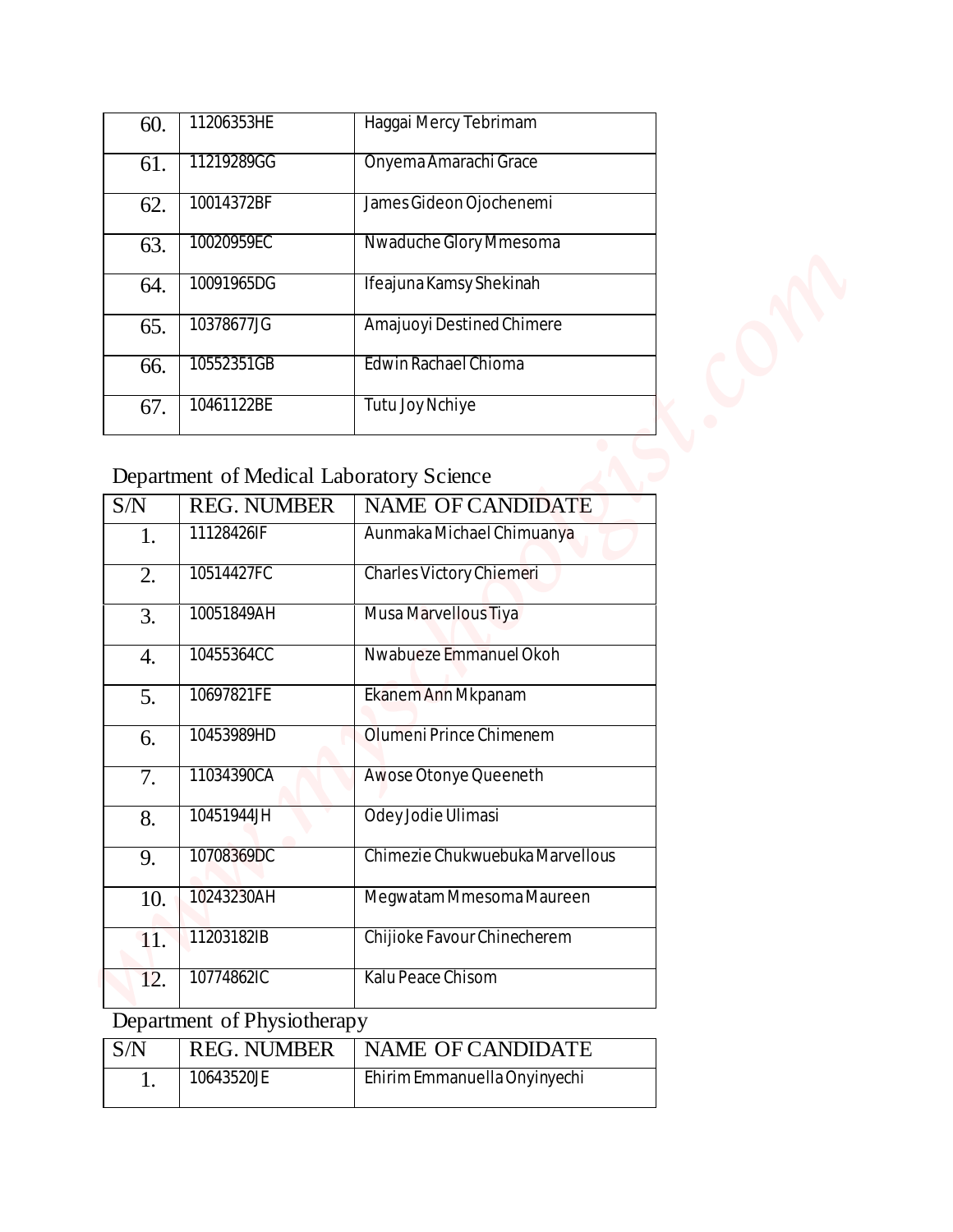| 2. | 10655408CJ | Tonkumoh Rejoice Piere       |
|----|------------|------------------------------|
| 3. | 10885970FA | Egenti Rejoice Chiamaka      |
| 4. | 10254776JF | Manasseh Abigail             |
| 5. | 10288228DH | Chiedozie Joshua Chinweotuto |
| 6. | 10085648HC | Ezeh Chinedu Fidelis         |

| 2.               | 10655408CJ                  | Tonkumoh Rejoice Piere                          |  |
|------------------|-----------------------------|-------------------------------------------------|--|
| 3.               | 10885970FA                  | Egenti Rejoice Chiamaka                         |  |
| $\overline{4}$ . | 10254776JF                  | Manasseh Abigail                                |  |
| 5.               | 10288228DH                  | Chiedozie Joshua Chinweotuto                    |  |
| 6.               | 10085648HC                  | Ezeh Chinedu Fidelis                            |  |
|                  |                             | Department of Radiography and Radiation Science |  |
| S/N              | <b>REG. NUMBER</b>          | NAME OF CANDIDATE                               |  |
| 1.               | 10435666ED                  | Kelvin-Ugwu Somtochukwu Juanita                 |  |
| 2.               | 10039699IC                  | Adama Usman David                               |  |
| $\overline{3}$ . | 10498694BC                  | Aziga Obianuju Abundance                        |  |
| $\overline{4}$ . | 10064872CJ                  | Anaekperechi Chimuanya Goodness                 |  |
| 5.               | 11206872GJ                  | Ugwu Osinachi Blossom                           |  |
| 6.               | 10667265FH                  | Ugwuja Ifeanyi Mc-Stephenson                    |  |
| 7.               | 10149473HF                  | George Precious Fomonyuy                        |  |
| $\overline{8}$ . | 11127570DE                  | Waziri Tina Emono                               |  |
| 9.               | 10572292IH                  | Obute Victor Chinonso                           |  |
| 10.              | 10295040GI                  | Ndukwe Joy Chinecherem                          |  |
| 11.              | 10274129EC                  | Onwuka Success Uche                             |  |
| 12.              | 10989742AH                  | Ogbodo Adaeze Princess                          |  |
| 13.              | 10433228IC                  | Okere Amarachi Racheal                          |  |
|                  | College of Science          |                                                 |  |
|                  | Department of Biotechnology |                                                 |  |
| S/N              | <b>REG. NUMBER</b>          | NAME OF CANDIDATE                               |  |
| $\overline{1}$ . | 10816590CI                  | Nwabudike Favour Ifeanyi                        |  |
|                  | Department of Microbiology  |                                                 |  |
| S/N              | <b>REG. NUMBER</b>          | NAME OF CANDIDATE                               |  |

## Department of Biotechnology

| $\mathsf{S/N}$             | <b>REG. NUMBER</b> | NAME OF CANDIDATE        |  |  |  |  |
|----------------------------|--------------------|--------------------------|--|--|--|--|
|                            | 10816590CI         | Nwabudike Favour Ifeanyi |  |  |  |  |
| Department of Microbiology |                    |                          |  |  |  |  |
| S/N                        | <b>REG. NUMBER</b> | <b>NAME OF CANDIDATE</b> |  |  |  |  |